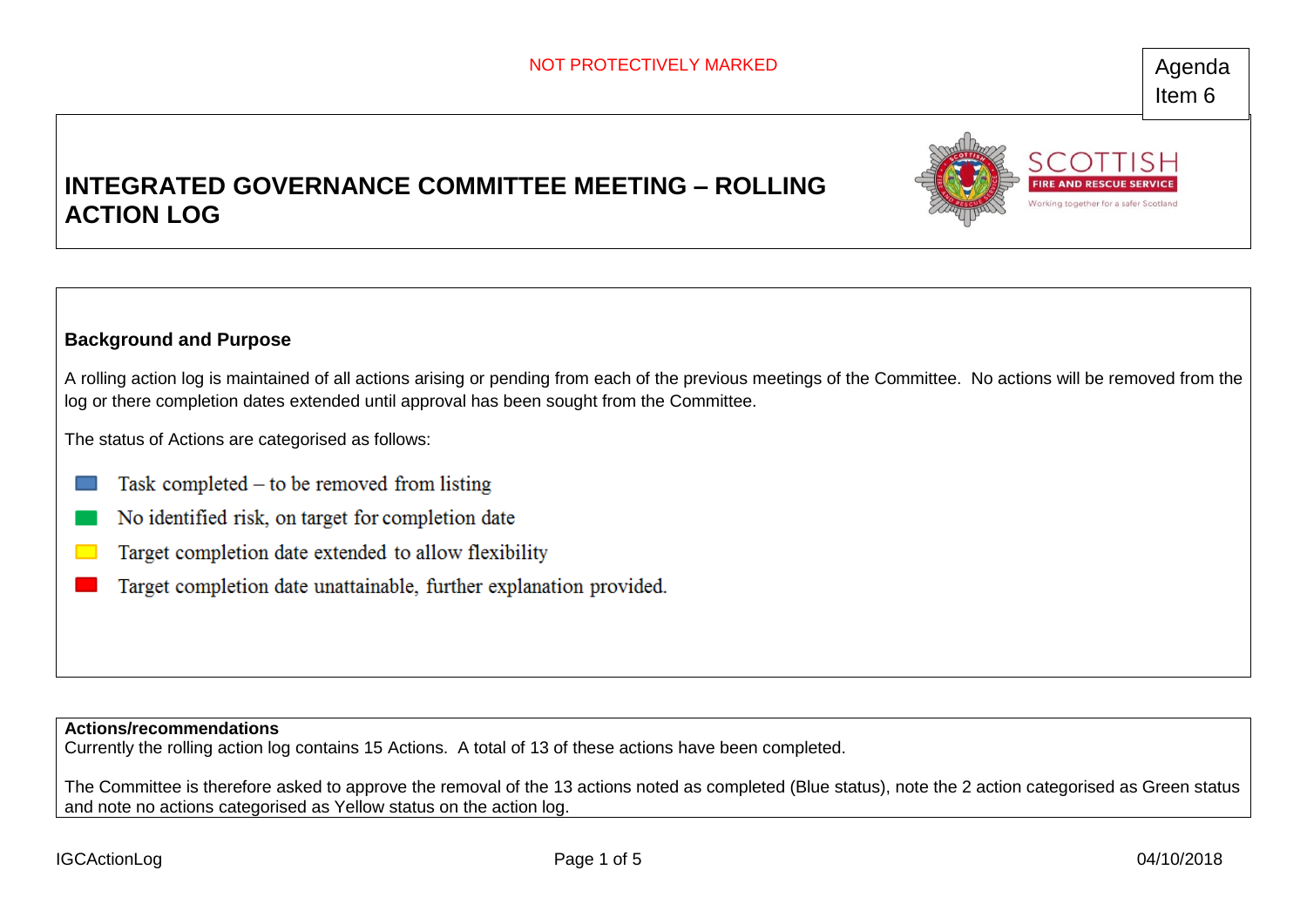## NOT PROTECTIVELY MARKED

| Integrated Governance Group Meeting: 4 October 2018 |                                                                                                                                                                                                                                                                                                                                                                                                                                                                                                                                           |            |                         |               |                                  |                                                                                                                                                                                                                                                                                                                                                                                                                                                                                                                                                                                                                                                                                                                                                                                                                                                        |
|-----------------------------------------------------|-------------------------------------------------------------------------------------------------------------------------------------------------------------------------------------------------------------------------------------------------------------------------------------------------------------------------------------------------------------------------------------------------------------------------------------------------------------------------------------------------------------------------------------------|------------|-------------------------|---------------|----------------------------------|--------------------------------------------------------------------------------------------------------------------------------------------------------------------------------------------------------------------------------------------------------------------------------------------------------------------------------------------------------------------------------------------------------------------------------------------------------------------------------------------------------------------------------------------------------------------------------------------------------------------------------------------------------------------------------------------------------------------------------------------------------------------------------------------------------------------------------------------------------|
| Agenda<br>Item                                      | <b>Actions Arising</b>                                                                                                                                                                                                                                                                                                                                                                                                                                                                                                                    | Lead       | <b>Due Date</b>         | <b>Status</b> | <b>Completion</b><br><b>Date</b> | <b>Position Statement</b>                                                                                                                                                                                                                                                                                                                                                                                                                                                                                                                                                                                                                                                                                                                                                                                                                              |
| <b>Item</b><br>8.1.5                                | Feedback on Spotlight Reports at<br><b>Committees - session on governance</b><br>was scheduled at the next Strategy<br>Day (November). It was suggested<br>that this session includes the mapping<br>of the scrutiny of risk at Executive and<br>Non-Executive levels take place and<br>relates to the overall governance of the<br>The session could also<br>Service.<br>incorporate the process for HMFSI,<br>Audit Scotland reports, etc. This would<br>allow an ideal opportunity to reflect on<br>the governance within the Service. | <b>BST</b> | <b>November</b><br>2018 |               | February<br>2019                 | Update (17/01/19) - SFRS Governance and<br>Accountability was presented and discussed at the<br>Nov. Board Development / Information Day by<br>Director of SPPC. The structure of Non-Executive<br>and Executive structures and how information flows<br>was detailed. Further to this a session has been<br>programmed on 31 <sup>st</sup> Jan Board Strategy Day<br>specifically focusing on Strategic Risk and how this<br>will support the development of the next Strategic<br>Plan.<br><b>Completed (27/03/19) - Strategic Risk session now</b><br>taken to the 28 February Strategy Day meeting.                                                                                                                                                                                                                                                |
| <b>Item</b><br>11.5                                 | <b>Chairs Issues and Common Themes</b><br>- Proposal to hold a teaching/<br>workshop session for members of<br>RANSC to discuss this process and<br>good practices. It was also suggested<br>that the role of the Employee<br>Partnership Forum and Partnership<br>Advisory Group would<br>also be<br>discussed. This information session<br>would be scheduled around a future<br>Staff<br>Governance<br>Committee<br>workshop (January).                                                                                                | <b>BST</b> | January<br>2019         |               | January<br>2019                  | Completed (17/01/19) - A SGC workshop has been<br>programmed for 22 <sup>nd</sup> January 2019 which will allow<br>for this information session to occur. BST will add<br>this to the Workshop Agenda<br>Re-opened $(17/01/19)$ – To be reopened so that the<br>process for negotiations, role of the RANSC could be<br>discussed. Input would be welcomed from KD, CO<br>Hay or Liz Barnes. NJC training materials to be<br>sourced and circulated.<br>A separate RANSC<br>workshop to be arranged.<br>Post Meeting note: RANSC workshop originally<br>arranged for 5 February 2018, however, due to time<br>constraint this will have to be rescheduled. In the<br>meantime the NJC presentation was circulated to<br>the Board. This was also covered to some degree<br>at the Strategy Day on 31 January 2019.<br>This is now considered complete. |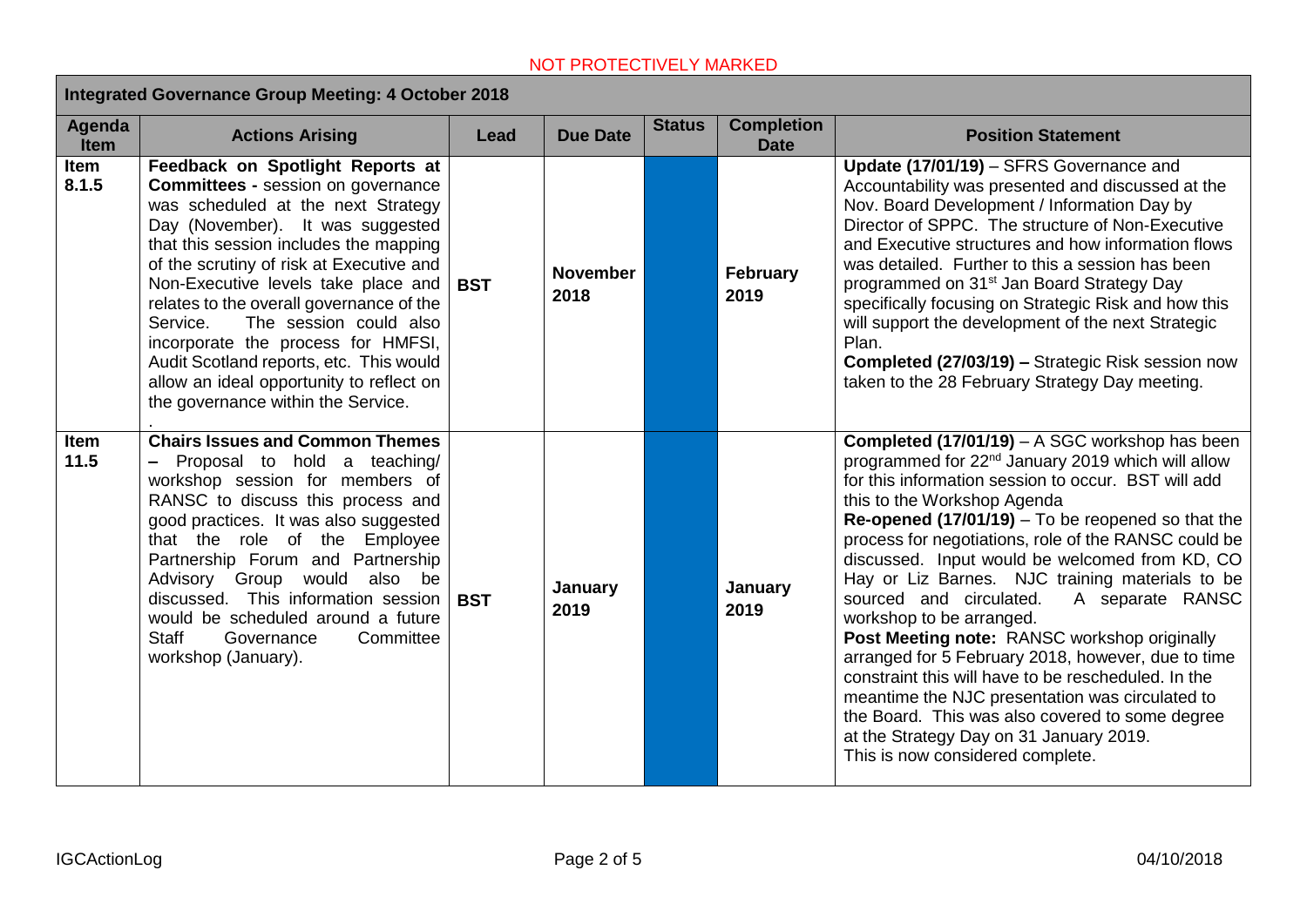## NOT PROTECTIVELY MARKED

| <b>Integrated Governance Group Meeting: 17 January 2019</b> |                                                                                                                                                                                                                                                                                                                                                 |               |                      |               |                                  |                                                                                                                                                                                                                                                                                                                                                                                                                                                                                                                    |  |
|-------------------------------------------------------------|-------------------------------------------------------------------------------------------------------------------------------------------------------------------------------------------------------------------------------------------------------------------------------------------------------------------------------------------------|---------------|----------------------|---------------|----------------------------------|--------------------------------------------------------------------------------------------------------------------------------------------------------------------------------------------------------------------------------------------------------------------------------------------------------------------------------------------------------------------------------------------------------------------------------------------------------------------------------------------------------------------|--|
| Agenda<br>Item                                              | <b>Actions Arising</b>                                                                                                                                                                                                                                                                                                                          | Lead          | <b>Due Date</b>      | <b>Status</b> | <b>Completion</b><br><b>Date</b> | <b>Position Statement</b>                                                                                                                                                                                                                                                                                                                                                                                                                                                                                          |  |
| Item<br>7.1.3                                               | <b>Spotlight Risks Across Committee -</b><br>It was agreed that the guidance email<br>Responsible<br>Officer<br>issued<br>to<br>presenting spotlight report would be<br>circulated for information.                                                                                                                                             | <b>BST</b>    | <b>March</b><br>2019 |               | <b>March 2019</b>                | Completed (27/03/19) - Guidance e-mail circulated<br>accordingly.                                                                                                                                                                                                                                                                                                                                                                                                                                                  |  |
| Item<br>7.1.4                                               | <b>Spotlight Risks Across Committee -</b><br>Concerns raised over introducing a<br>new format of reporting risks at the<br>TMPC. Following a brief discussion, it<br>was suggested that this approach be<br>introduced or discussed at the next<br>meeting of the Staff Governance and<br>Service Delivery Committees in the<br>first instance. | <b>BST</b>    | <b>March</b><br>2019 |               | <b>March 2019</b>                | Completed (27/03/19) - BST contacted respective<br>Chairs to confirm selected risks following which the<br>responsible Risk Owner were requested to attend<br>the next relevant Committee meeting to give a<br>verbal update and where applicable against the Risk<br>Action Plan or link to the Directorate Plans. This<br>approach was adopted by the Staff Governance and<br>Service Delivery Committee as agreed and Chairs<br>are now in a position to provide verbal feedback at<br>this meeting of the IGC. |  |
| Item 9.3                                                    | Annual Workshop of Committee to<br>Review Effectiveness/Alignment of<br>Terms of Reference - Revised<br>committee's terms of references could<br>be brought back to this forum prior to<br>being submitted to the Board for<br>approval.                                                                                                        | <b>BST</b>    | <b>March</b><br>2019 |               | <b>March 2019</b>                | Completed (27/03/19) - Will be presented to ensure<br>the responsibilities the Chairs for each Committee of<br>the Board are clear and can discuss where the focus<br>of each Committee should lie moving into 2019/20.                                                                                                                                                                                                                                                                                            |  |
| Item 9.4                                                    | Annual Workshop of Committee to<br>Review Effectiveness/Alignment of<br>Terms of Reference - Board Support<br>Team to oversee and highlight any<br>areas of duplication to the Committee<br>Chair or Integrated Governance<br>Committee.                                                                                                        | <b>BST</b>    | <b>March</b><br>2019 |               | <b>March 2018</b>                | Completed (27/03/19) - BST will continue to<br>oversee and highlight any areas of duplication.                                                                                                                                                                                                                                                                                                                                                                                                                     |  |
| Item $9.\overline{6}$                                       | Annual Workshop of Committee to<br>Review Effectiveness/Alignment of<br><b>Terms of Reference - Potential for</b><br>Committee's terms of reference to be<br>amended to state that Committees<br>were able to make decisions within the                                                                                                         | <b>VV/BST</b> | <b>March</b><br>2019 |               | <b>March 2019</b>                | Completed (27/03/19) - BST have made contact<br>with VV Legal Services and agreed wording<br>updating the all Committee Terms of Reference<br>accordingly, this will also be reflected within the<br>Scheme of delegations.                                                                                                                                                                                                                                                                                        |  |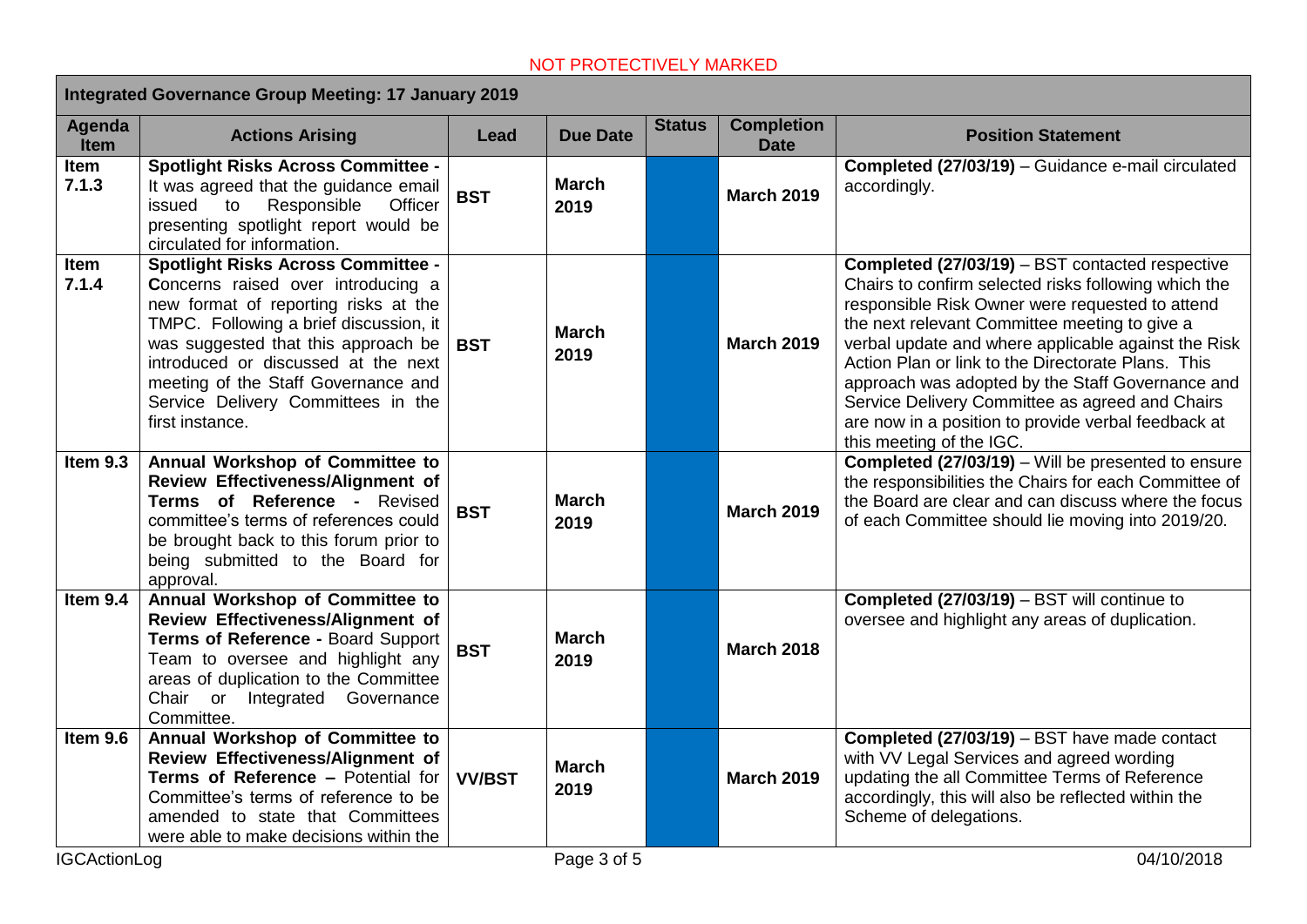#### NOT PROTECTIVELY MARKED

|              | limits of what is specified within their<br>terms of reference and provided that<br>this does not impact on the strategic<br>direction of the Service. VV noted that<br>the scheme of delegations would have<br>to be reviewed to reflect this. VV to<br>provide appropriate wording.                        |                |                      |                   |                                                                                                                                                                                                                                                                                                                                                                                                                                                                                                                                                                                                                                                                                                                                                                                                                                                                                                                                                                                                                                                            |
|--------------|--------------------------------------------------------------------------------------------------------------------------------------------------------------------------------------------------------------------------------------------------------------------------------------------------------------|----------------|----------------------|-------------------|------------------------------------------------------------------------------------------------------------------------------------------------------------------------------------------------------------------------------------------------------------------------------------------------------------------------------------------------------------------------------------------------------------------------------------------------------------------------------------------------------------------------------------------------------------------------------------------------------------------------------------------------------------------------------------------------------------------------------------------------------------------------------------------------------------------------------------------------------------------------------------------------------------------------------------------------------------------------------------------------------------------------------------------------------------|
| Item 9.7     | Annual Workshop of Committee to<br>Review Effectiveness/Alignment of<br>Terms of Reference - The Committee<br>would welcome Richard Whetton's<br>input on agenda structure, report<br>classification<br>and<br>any<br>recommendations<br>on<br>corporate<br>governance to a future Board meeting<br>(April). | <b>MMcA</b>    | <b>March</b><br>2019 | <b>March 2019</b> | Completed (27/03/19) - As part of our newly<br>introduced annual governance review process,<br>which takes into account the Standing Orders,<br>Scheme of Delegations Members Code of Conduct,<br>we are also strengthen our approach to Board and<br>Committee Agendas through a more structured<br>forward planning process. Some examples of this<br>are as follows; adding to our report classification<br>'For Recommendation', standardising Committee<br>Terms of Reference where possible, however<br>making clear the responsibilities for each Committee<br>and giving them an avenue through IGC for<br>Common Themes to be addressed. Introduce the<br>role of Deputy Committee Chairs for improved<br>resilience and as a development opportunity. As a<br>maturing Service and Board we are now looking to<br>delegate the ability 'For Decision' where appropriate<br>at a Committee level. Look also at the level of<br>reporting and ensure the quality of reports are<br>improved upon and the quantity wherever possible<br>is reduced. |
| Item<br>11.5 | <b>Transformation Project - Additional</b><br>Information to be Provided at Future<br>Board Meetings - MMcA and MD to<br>discuss further at the Transformation &<br>Major Projects Committee workshop<br>and decide how this information could<br>be presented to the Board                                  | <b>MMcA/MD</b> | <b>March</b><br>2019 | <b>March 2019</b> | Completed (27/03/19) - TMPC workshop has been<br>rescheduled to May 2019. Following that an update<br>will be provided to the Board.                                                                                                                                                                                                                                                                                                                                                                                                                                                                                                                                                                                                                                                                                                                                                                                                                                                                                                                       |
| Item<br>12.1 | <b>Inspection/Audits - HMFI structure to</b><br>be sourced and circulated to Board<br>Members.                                                                                                                                                                                                               | <b>BST</b>     | <b>March</b><br>2019 | January<br>2019   | Completed (27/03/19) - HMFSI department<br>structure sourced and circulated to the Board for<br>information.                                                                                                                                                                                                                                                                                                                                                                                                                                                                                                                                                                                                                                                                                                                                                                                                                                                                                                                                               |